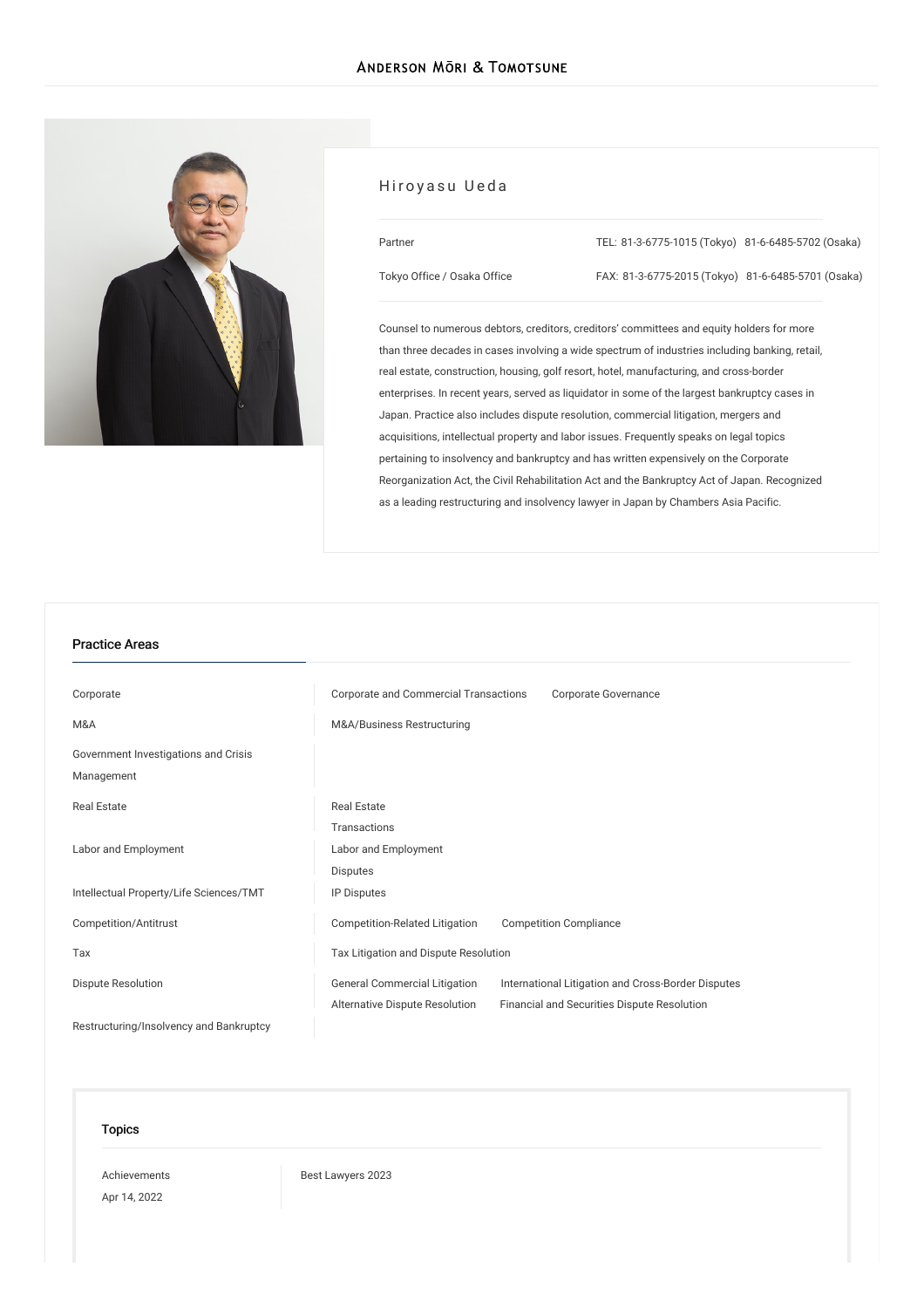| Achievements<br>Jan 13, 2022 | The Legal 500 Asia Pacific 2022 |
|------------------------------|---------------------------------|
| Achievements<br>Dec 16, 2021 | Chambers Asia-Pacific 2022      |

### Practice Groups

Financial Restructuring & Insolvency Group Corporate Crisis Management Practice Group

## Background

Mar 1979 The University of Tokyo (LL.B. ) 1989 - 1990 University College London, non-degree study

#### Lectures

EAAIR [Qingdao](/en/seminars/detail/seminar_0020833_en_001) 2019 The East Asian Association of Insolvency & Restructuring Case Content Content Content Content Content Content Content Content Content Content Content Content Content Content Content Content Content Conte Recent U.S. Export Control Restrictions and possible [countermeasures](/en/seminars/detail/seminar_0020295_en_001) Anderson Mori & Tomotsune Osaka Office Jun 5, 7, 2019

### Achievements

| Apr 14, 2022 | Best Lawyers 2023               |
|--------------|---------------------------------|
| Jan 13, 2022 | The Legal 500 Asia Pacific 2022 |
| Dec 16, 2021 | Chambers Asia-Pacific 2022      |
| Apr 15, 2021 | Best Lawyers 2022               |
| Jan 13, 2021 | The Legal 500 Asia Pacific 2021 |
| Dec 15, 2020 | Chambers Asia-Pacific 2021      |
| Apr 9, 2020  | Best Lawyers 2021               |
| Dec 6, 2019  | Chambers Asia-Pacific 2020      |
| Apr 4, 2019  | Best Lawyers 2020               |
| Nov 30, 2018 | Chambers Asia 2019              |
| Dec 7, 2017  | Chambers Asia 2018              |

## Professional Admissions

Japan (1981)